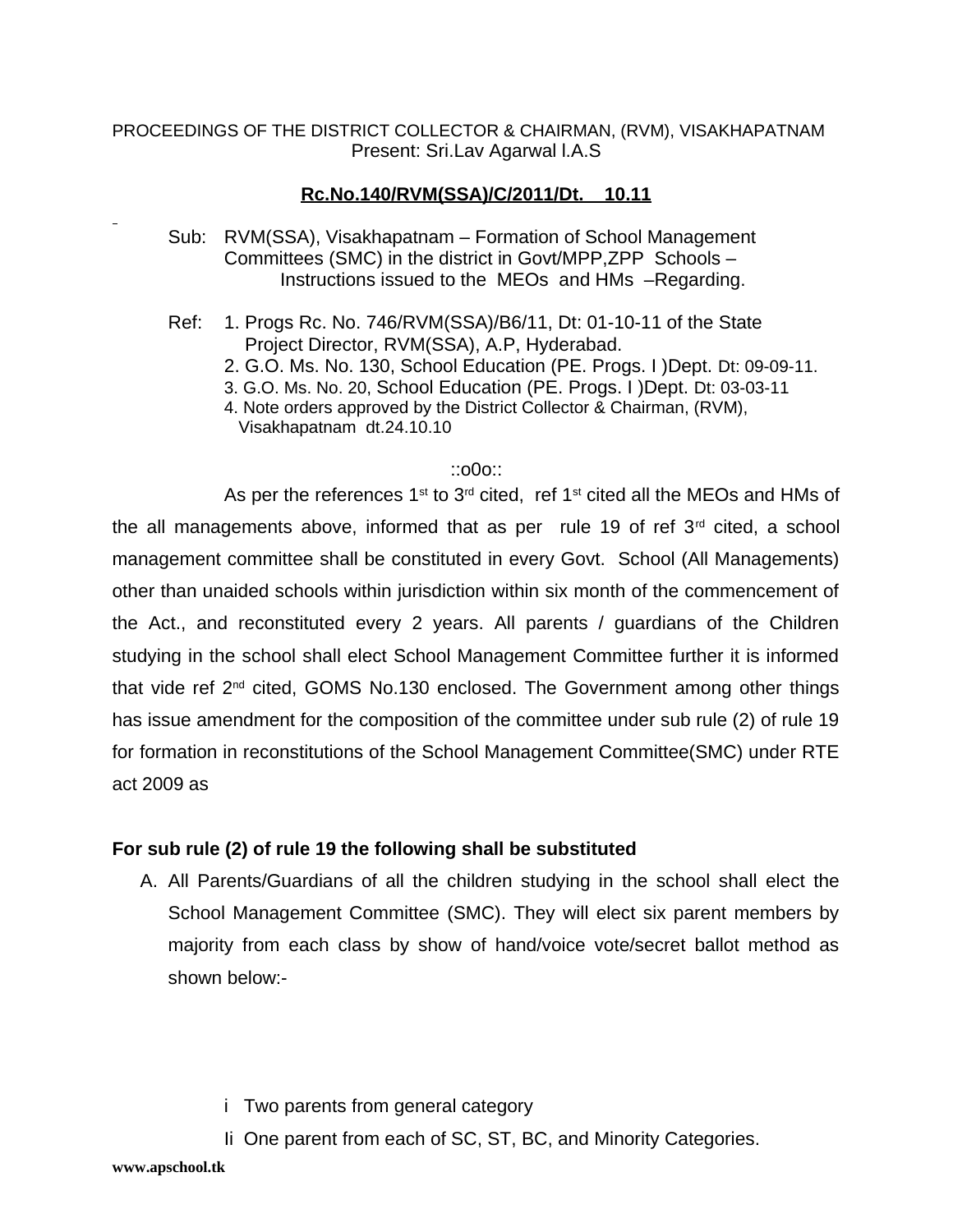- B. The Number of parent members is 30 in case of Primary, 42 in case of Upper Primary, 78 in case of Upper Primary with VIII class and 30 in case of High School with classes VI to X. In case the strength is less than 30, then parents of all children shall be in the School Management Committee. The Head Teacher or the Incharge Head Teacher of the school shall be the Member Convener. The Ward Member of Gram Panchayat where the school is situated shall also be a member. In case of urban areas, Corporator/ Counselor of the ward concerned shall be a member. 50% of the members shall be women. The Head Master of the school will organize a meeting of parents/ guardians to facilitate the election process by giving written communication to all the parents. At least 50% of the parents/guardians should be present for conducting the elections.
- C. An eminent educationist or a philanthropist or a person who supports the school in the neighborhood or an eminent NGO representative as co-opted by the parents will be a special invitee. The Anganwadi worker ANM of the Health sub centre of the area of the school, Head of the local federation of the Mahila Samatha Society and 2 children who actively involved in school activities shall also be the special invitees, out of whom at least one shall be a girl child in case of co-educational school".
- D. Vide ref 3<sup>rd</sup> cited, (page no 16, rule 19.3 )the Sarpanch/Special Officer shall be the chairperson of the School Management Committee in rural areas and in Municipal areas the concerned Councilor/ Corporator shall be the Chairperson of the School Management Committee, of the schools falling in their respective jurisdictions.

Hence, all the MEOs /DI of Schools,Urban are instructed to conduct a 1 day meeting with all HMs in their concerned mandals and give instructions to formation of SMCs within one week of their schools and send compliance report and members list to the MEOs. In turn the MEOs /MRPs /CRPs collect the data of SMCs members and consolidated mandal wise and send the both soft

and hard copies to the District Project Office on or before 10.11.11 for onwards submission school wise and mandal wise members list to this office.